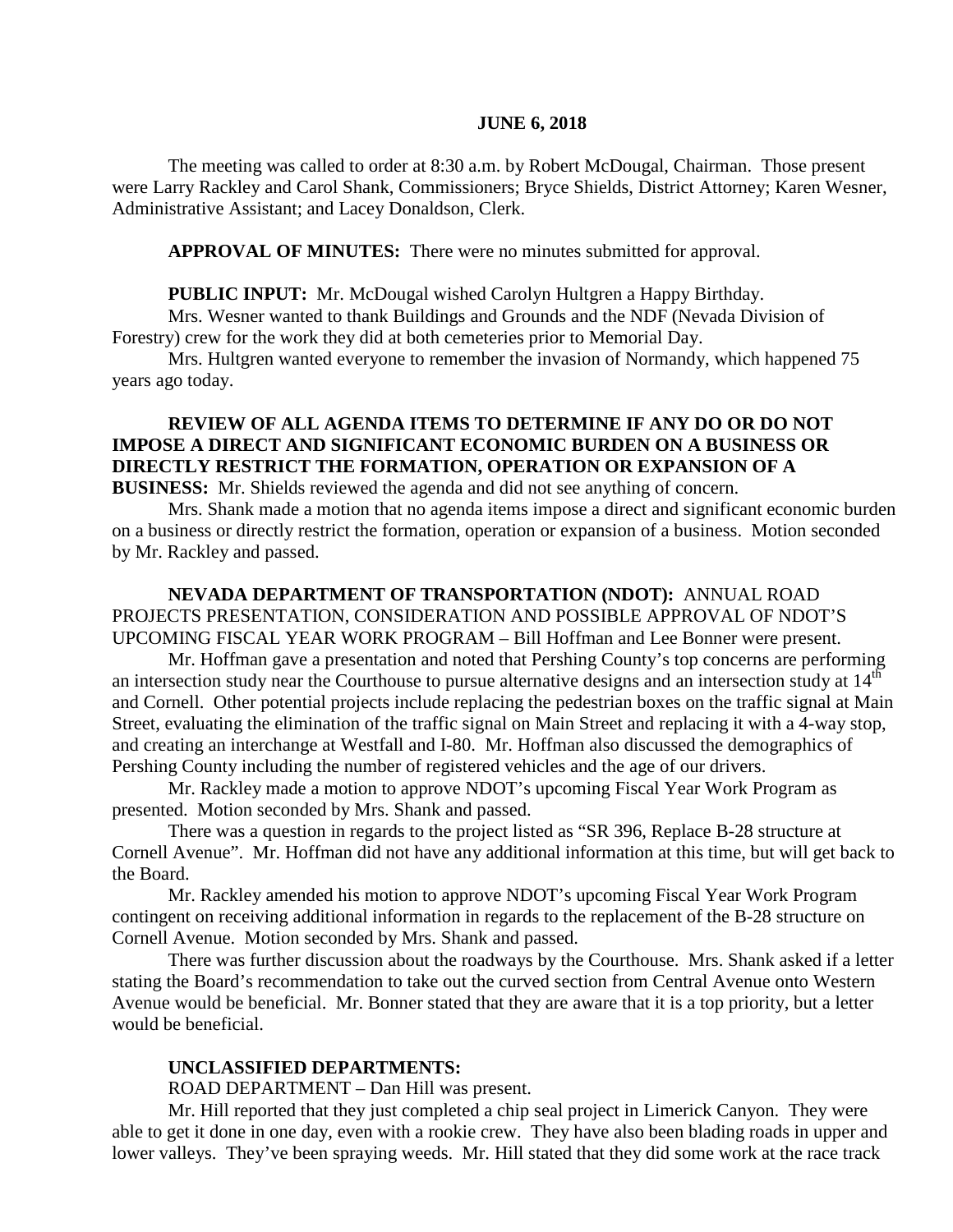and will probably have another half day out there. Once they are done there, the screening plant will be moved to Pleasant Valley. During the chip seal project there was heavy rain in the western part of the county and some roads washed out so they will be working on repairing those as well. Mr. Hill also reported that he received a complaint from Linda Sugasa on Star Creek and they were able to repair the road right away. During the project in Limerick Canyon they found a culvert that had been completely burned out in last year's fire. With all the heavy traffic, they were lucky it didn't cave in. They have made some repairs and will finish up the work on it next week. They will be doing another chip seal project in lower valley sometime after July.

*Approval to re-route County maintained Sulfur Road as requested by Hycroft Mine for its mine expansion project:* There was no one present from Hycroft. Julie McKinnon from the Bureau of Land Management was present.

Ms. McKinnon stated that Hycroft is looking into expanding their mine. They are looking at two options to re-route the road, but Hycroft was supposed to discuss those options with the County. Ms. McKinnon stated that she did not bring any maps or information with her as she thought Hycroft would be here.

Mr. McDougal suggested that Mr. Hill sit down with Hycroft to get more information and then this could be put back on the agenda.

*Salary Resolution, R. Hardy:* Mr. Hill stated that Mr. Hardy has completed his one year probation and has met the qualifications to be advanced to a Road Worker II.

Mrs. Shank stated that it was not budgeted to move Mr. Hardy to this classification. Mrs. Wesner also stated that Mr. Hardy's anniversary date changed in February when he received a pay increase at that time. Mrs. Childs stated that the budget sheets were figured on Mr. Hardy moving up one step. There was never discussion about a reclassification. Mrs. Childs also stated that Mr. Hardy is an EES and ERS employee so the increase affects other factors as well. Mrs. Childs also asked if the vacant position is going to be filled. Mr. Hill stated that since he became Superintendent, employees with higher salaries have left, which has left money in the budget. He does plan on filling the position.

Mr. Rackley made a motion to approve the Salary Resolution for Ray Hardy moving him from a Road Maintenance Worker I, Range 27, Step 4 to a Road Maintenance Worker II, Range 30, Step 1 effective June 20, 2018. Motion seconded by Mrs. Shank and passed.

LANDFILL/RECYCLING – Dan Hill was present.

Mr. Hill reported that both Landfill employees helped during the chip seal project.

Mrs. Shank asked Mr. Hill to give an update on the Landfill Loader bids. The two bids that were received were rejected and we will be going back out to bid.

BUILDINGS AND GROUNDS – John Handka was present.

Mr. Handka reported that the crew was really busy working on the cemeteries and parks for upcoming events. There was no damage reported during the Car Show. There was a small sewer issue with the Justice Court restroom, but it has been remedied.

*Permission to address and fix various electrical issues in the Courthouse which includes reorganization of breaker panels/circuits:* Mr. Handka spoke about the issues he has been having with breakers not being wired correctly or tied in with other offices. He has spoken with Bruce Hudson about getting repairs done with the least amount of disturbance to the offices. Mr. Handka also stated that he didn't think it could all get done by June  $30<sup>th</sup>$ .

Mrs. Childs stated there is approximately \$50,000 in "emergency use" available in the current fiscal year Building Fund.

Mrs. Shank made a motion to allow Buildings and Grounds to proceed with fixing the various electrical issues in the Courthouse with the funding coming from the Building Fund budget. Motion seconded by Mr. Rackley and passed.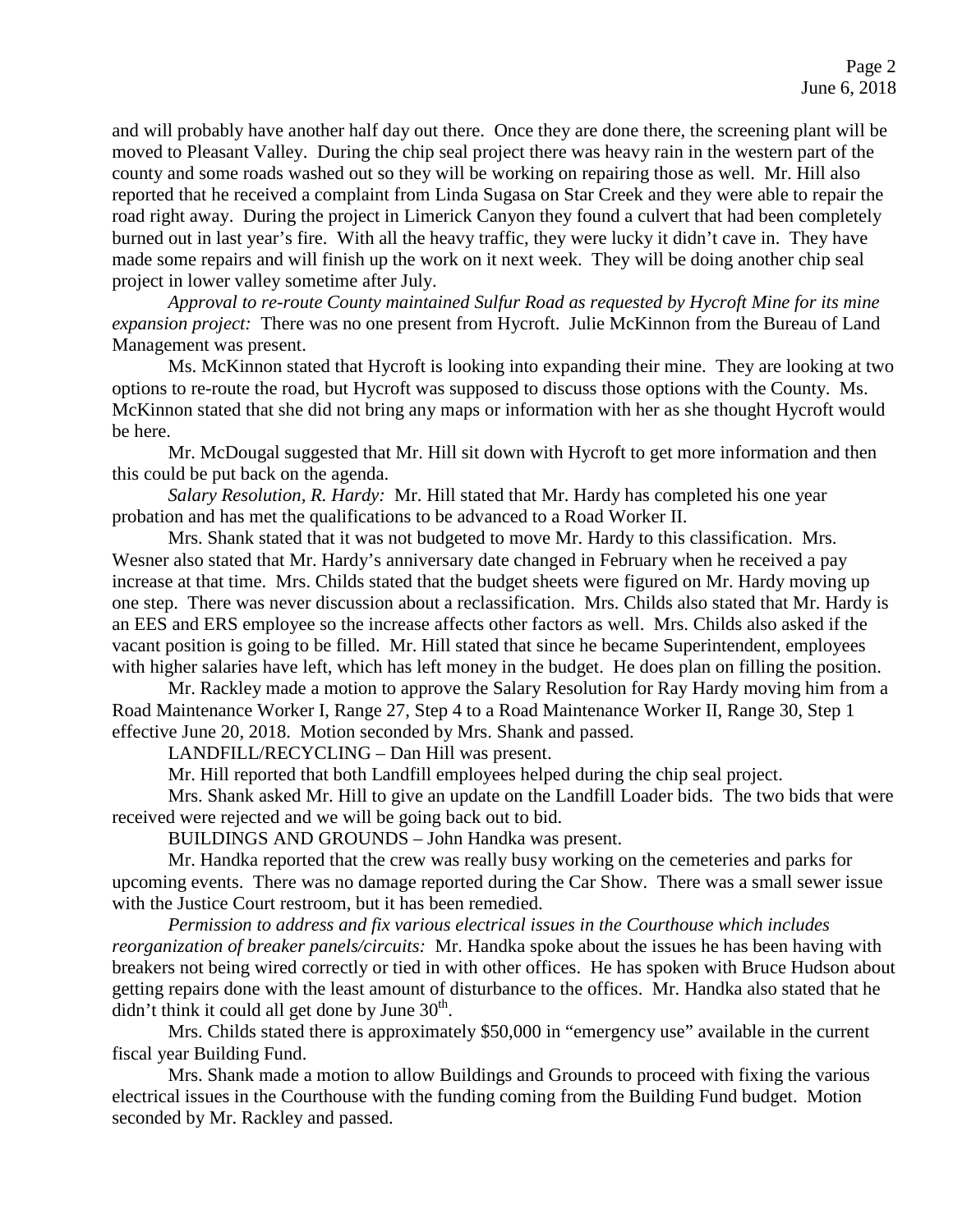# PERSHING COUNTY FIRE/AMBULANCE DEPTS –

*RYE PATCH FIRE DEPARTMENT:* Tom Helms was present.

Chief Helms reported that they currently have 11 members. They now have three EMTs (Emergency Medical Technicians) and one Advanced EMT. They also have two people in the Firefighter I program.

Chief Helms also reported that he received an email from Chief Burke in Grass Valley wanting to have a Chiefs meeting to discuss grant writing. Chief Helms stated that he was very upset about this as two years ago Chief Burke had told them not to budget for a grant writer as he could write the grants. Now the County has hired a grant writer that Chief Helms has never spoken to. He would like the \$1,200 put back in his budget so he can get his own grants. He also spoke about Mike Heidemann's willingness to write grants when he didn't write a single grant when he was Fire Coordinator. Chief Helms stated that he wasn't going to say anything, but during budgets he was asked to cut 5%. Chief Helms stated that he has never been one to over-inflate his budget and always turns back approximately 30% at the end of the year. Chief Helms stated that they have missed out on three grants this year.

Mr. McDougal stated that the intent was to have one person writing all the grants for all the fire departments and the County as a whole. He thought Chief Burke was just trying to coordinate what grants could be applied for. He also stated that most grants include an administrative cost, so the assumption was that a grant writer wouldn't need to be a paid position.

**DAVIS MURPHY, PERMISSION TO PLACE ELEVATION AND DISTANCE SIGNS (METAL) ALONG THE LONE MOUNTAIN TRAIL FOR HIS EAGLE SCOUT PROJECT:**  Mr. Murphy gave a presentation in regards to his project. Mr. Murphy would like to place ten distance markers along the Lone Mountain Trail. The signs will be made out of metal and staked in the ground with rebar, which was donated by the Recycling Center.

Mrs. Shank made a motion to approve Davis Murphy's request to place elevation and distance signs along the Lone Mountain Trail for his Eagle Scout Project. Motion seconded by Mr. Rackley and passed.

**MARIAN AND MEGAN MC CLELLAN, DISCUSSION REGARDING EASEMENT ON HOBO LANE REQUESTED BY ROBERT KENNERSON:** Marian McClellan stated that she has tried to be accommodating to Mr. Kennerson, but she is not going to grant an easement through her property. It was noted that Hobo Lane has over time moved out of the granted easement. The Road Department can continue the road to give access to Mr. Kennerson, so he is not using the McClellan's property.

#### **UNCLASSIFIED DEPARTMENTS, CONT.D:**

COOPERATIVE EXTENSION – Steve Foster was present.

Mr. Foster reported that he planted the soy bean test plot and a few are starting to pop up already. Rebecca Dohl has resigned and her last day was May 31st. They have started advertising to fill the position. Mr. Foster is hoping to have the position filled by the end of July. 4-H Camp will be July 15- 21 in Lake Tahoe. 4-H will also be doing the barbeque during Frontier Days again this year. Mr. Foster will be at the Nevada Youth Range Camp from June  $17<sup>th</sup>$  through June  $22<sup>nd</sup>$ . He will also be attending the Western SARE (Sustainable Agriculture Research and Education) meeting in July in Washington.

**PLANNING & BUILDING DEPARTMENT & IMLAY WATER SYSTEM:** James Evans was present.

Mr. Evans gave the Board his monthly report. There will be a Planning Commission meeting tonight to review a parcel map within the City. The water samples were just taken in. The water tank cleaning was done and they did three hours of repair work to the bottom of the tank to mitigate rust.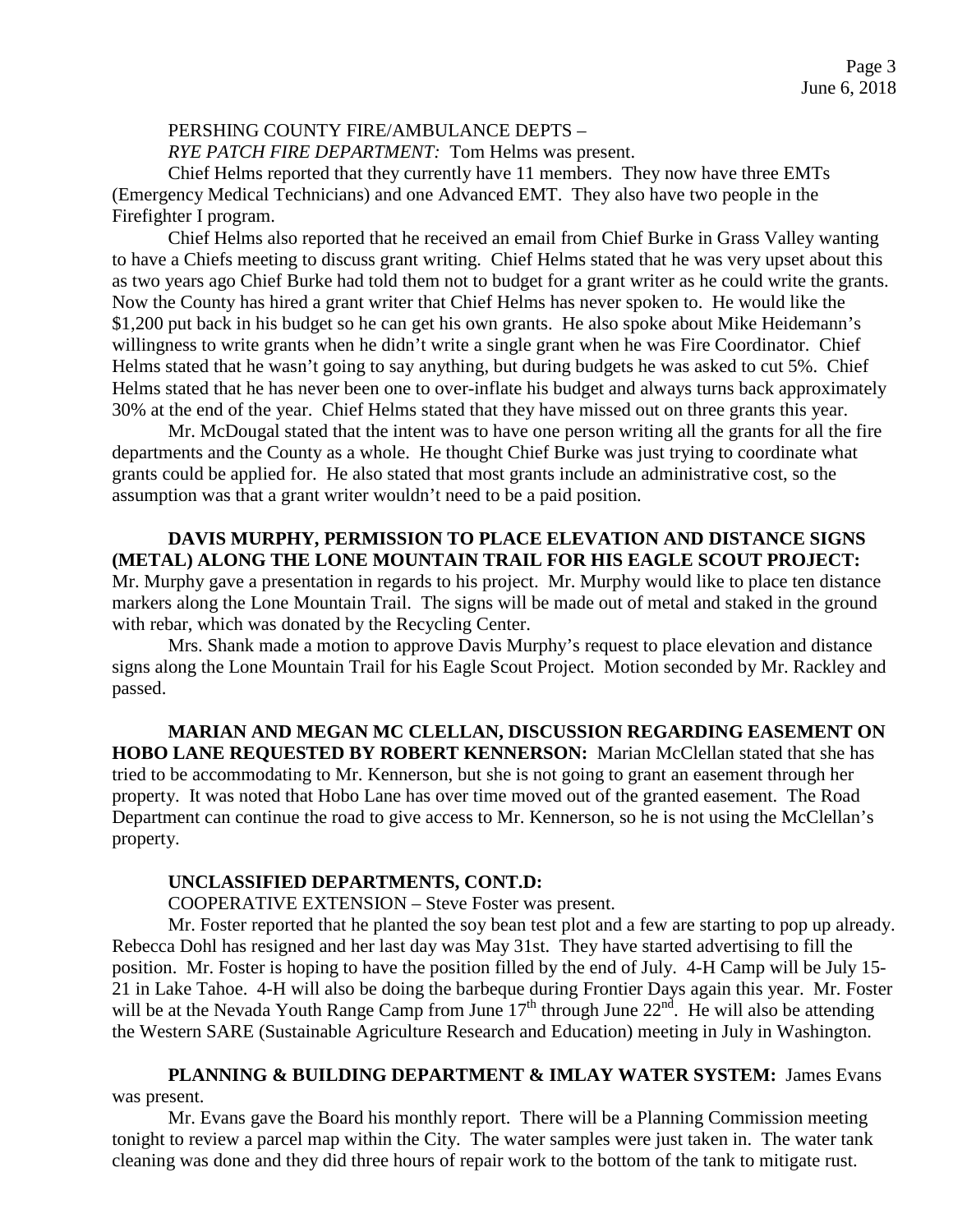# **UNCLASSIFIED DEPARTMENTS, CONT.D:**

PUBLIC DEFENDER – Steve Cochran was present.

Mr. Cochran reported that Justin Abbott came over and fixed their Wi-Fi access. Everything is going well with the office.

### **ELECTED DEPARTMENTS:**

LACEY DONALDSON, CLERK-TREASURER – Mrs. Donaldson reported that the office has been busy with Early Voting. As of Tuesday, June 5<sup>th</sup>, 393 people have cast their votes, which is approximately 14%. Mrs. Donaldson also reported that the 1 year delinquent certificates and the Treasurer's Deed were recorded yesterday morning as well.

*Approval of corrections/changes to the Tax Roll:* A correction was submitted for Personal Property Account #BS5547, Tolsa West Coast Corporation. The abatement for FY17 and FY18 did not transfer correctly resulting in a \$8,540.17 refund.

Mrs. Shank made a motion to approve the tax roll correction for Account #BS5547 as presented. Motion seconded by Mr. Rackley and passed.

RENE CHILDS, RECORDER-AUDITOR – Mrs. Childs gave the Board the month-end reports. She also spoke about the inventory reports that are due. She still has a few departments that have not turned them in. If they have not been turned in by Friday she will notify the Department Head and Commissioner over that department. Mrs. Childs also stated that meeting needs to be scheduled after June  $25<sup>th</sup>$  to approve the FY19 Tax Rates and any FY18 Budget Augmentations. The Board agreed on June  $26<sup>th</sup>$  at 8:30 a.m. Mrs. Childes also reported that the office will be going live with Eagle Recording on June  $20<sup>th</sup>$ .

# **UNCLASSIFIED DEPARTMENTS, CONT.D:**

IT DEPARTMENT – *Approval to purchase UPS (Universal Power Supply) from Zones with a 3 year extended warranty to replace defective unit in the Administration Building copy room in the amount of \$6,020.00:* Mr. Shields stated that this purchase was approved on an emergency basis when the other unit failed and now needs to be on the record.

Mrs. Shank made a motion to approve the purchase of a UPS from Zones with a 3-year extended warranty for the Administration Building in the amount of \$6,020.00. Motion seconded by Mr. Rackley and passed.

SAFETY/GRANT WRITER – *Report on status of grants and grant awards; discussion of delegation of specific grant responsibility related to EMS, law enforcement and Courthouse security:* Mrs. Shank stated that we did receive a grant from POOL/PACT in the amount of \$15,554.25 to be used to purchase new panic buttons for all the offices. Mr. Handka provided the Board with a quote from Johnson Controls in the amount of \$20,739.00. This would provide a central station monitoring service of wireless duress buttons and our existing fire alarm system.

Mr. Rackley made a motion to accept the grant award from POOL/PACT in the amount of \$15,554.25 and approve moving forward with the purchase from Johnson Controls as presented. Motion seconded by Mrs. Shank and passed.

# **ELECTED DEPARTMENTS, CONT.D:**

LAUREEN BASSO-CERINI, ASSESSOR – *Assessor Technology List of Expenditures per NRS 250.085:* Ms. Basso-Cerini explained that by Statute she is to submit a list to the Commissioners of the projected expenditures to come out of the Assessor Technology Fund. Mr. McDougal clarified that this funding is in a restricted fund and can only be used for technology upgrades in the Assessor's office.

Ms. Basso-Cerini stated that they hope to have new construction completed this week and then will start the appraisal cycle in the City.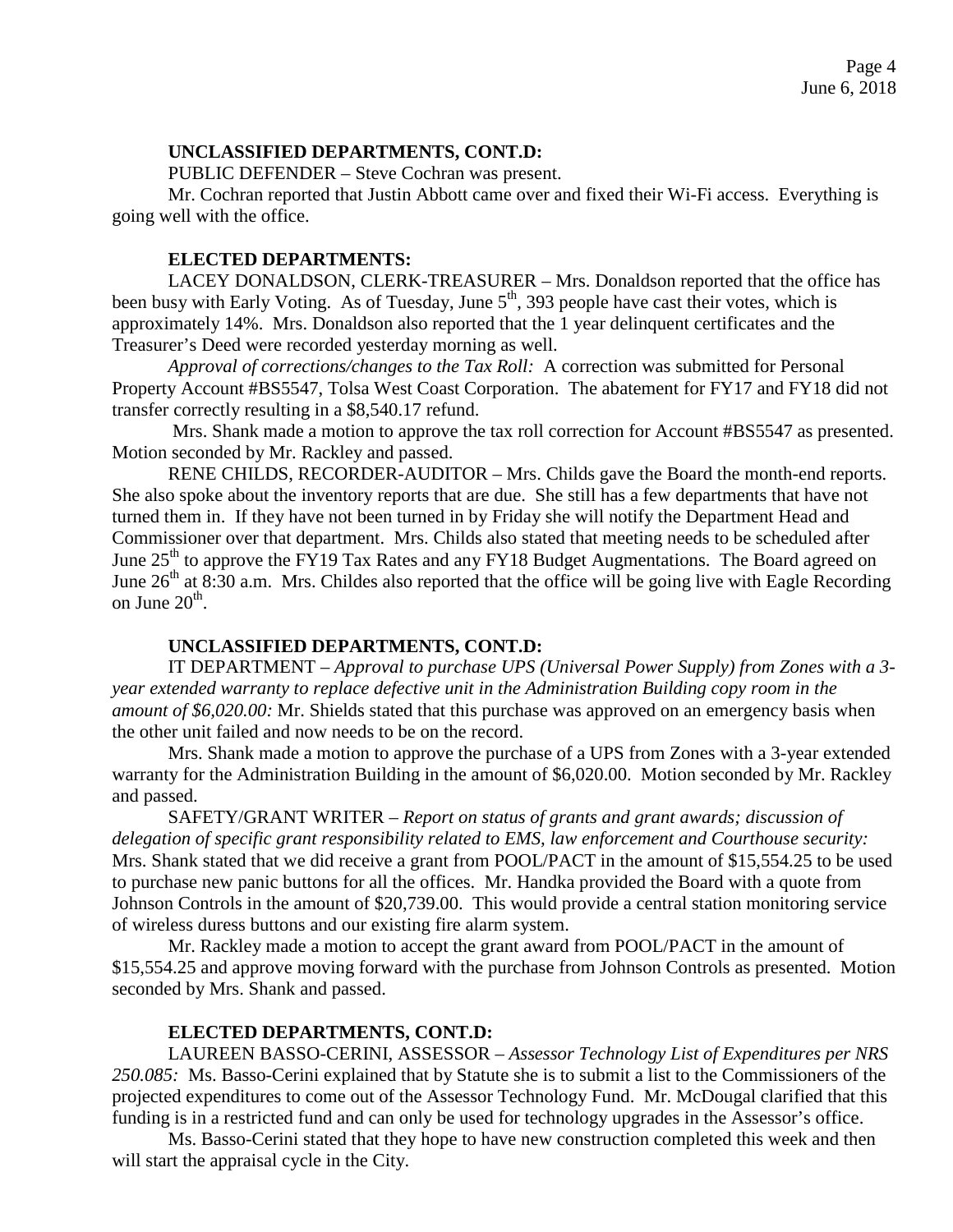**RESOLUTION TO RECOMMEND THAT THE BOARD OF REGENTS OF THE NEVADA SYSTEM OF HIGHER EDUCATION CONTINUE TO FOLLOW THE POLICY AS SET FORTH IN RESOLUTION 81-8 REGARDING THE MAX C. FLEISCHMAN COLLEGE OF AGRICULTURE:** Mrs. Shank made a motion to adopt Resolution #18-0605, recommending that the Board of Regents of the Nevada System of Higher Education continue to follow the policy as set forth in Resolution #81-8, regarding the Max C. Fleischman College of Agriculture. Motion seconded by Mr. Rackley and passed unanimously.

**UPDATE ON PROGRESS OF SITE LOCATION, DESIGN, FUNDING, AMENITIES AND CONSTRUCTION OF FUTURE LAW ENFORCEMENT CENTER:** Mr. Rackley did not have anything new to report. Mr. Shields has looked into firms to assess the current facility, but would like to meet with Mr. McDougal as he doesn't have the expertise to ask the right questions.

**PROCLAMATIONS:** There were no Proclamations considered at this time.

**BOARD APPOINTMENTS/RESIGNATIONS/VACANCIES:** PERSHING COUNTY REGIONAL PLANNING COMMISSION – A letter of resignation was received from Kim Klemish. Carl Clinger spoke with Mrs. Klemish and her reason for resigning was that she couldn't make the meetings at the time they are set. Mr. Clinger is going to see if the meeting time can be changed. This will be revisited at a later date if necessary.

**DERBY FIELD AIRPORT:** Mr. Rackley reported that the bid process for the SRE (Snow Removal Equipment) grant went really well. They received four bids for the building and two bids for the equipment. The bids for the equipment were right on target. The building bids were higher than anticipated. Armstrong is looking into some issues that have come up with the low bidder. We may have to amend our grant application and request additional funding or do the project in two phases.

Mr. McDougal stated that he spoke with Mrs. Lusby-Angvick about CDBG (Community Development Block Grant) funding, as they did a project at the Beatty Airport.

**TV ADVISORY BOARD:** ACCEPT AND SIGN CONTRACT AGREEMENT BETWEEN VALLEY TV & COMMUNICATION AND PERSHING COUNTY FOR MAINTENANCE AND INSPECTIONS FOR TOULON PEAK EFFECTIVE JULY 1, 2018 THROUGH JUNE 30, 2019 – Mrs. Shank made a motion to approve the contract agreement between Valley TV & Communication and Pershing County for the maintenance and inspections for Toulon Peak effective July 1, 2018 through June 30, 2019 as presented. Motion seconded by Mr. McDougal. Mr. Rackley abstained. Motion carried.

#### **REVIEW AND POSSIBLE ADOPTION OF 911 FIVE YEAR MASTER PLAN:** Mr.

Shields stated that Dave Skelton helped re-write the Master Plan.

Mrs. Shank made a motion to adopt the 911 Five Year Master Plan with a correction to the NRS within the plan. Motion seconded by Mr. Rackley and passed.

**REVIEW OF BUSINESS IMPACT STATEMENT FOR THE INCREASE TO THE 911 SURCHARGE WITH A FINDING THAT THE PROPOSED SURCHARGE INCREASE DOES NOT IMPOSE A SIGNIFICANT ECONOMIC BURDEN ON A BUSINESS, NOR DIRECTLY RESTRICT THE FORMATION, OPERATION, OR EXPANSION OF A BUSINESS. AS PROPOSED, THE 911 SURCHARGE WOULD BE INCREASED FROM \$0.25 TO \$1.00 PER MONTH FOR EACH CUSTOMER ACCESS LINE TO THE LOCAL EXCHANGE;**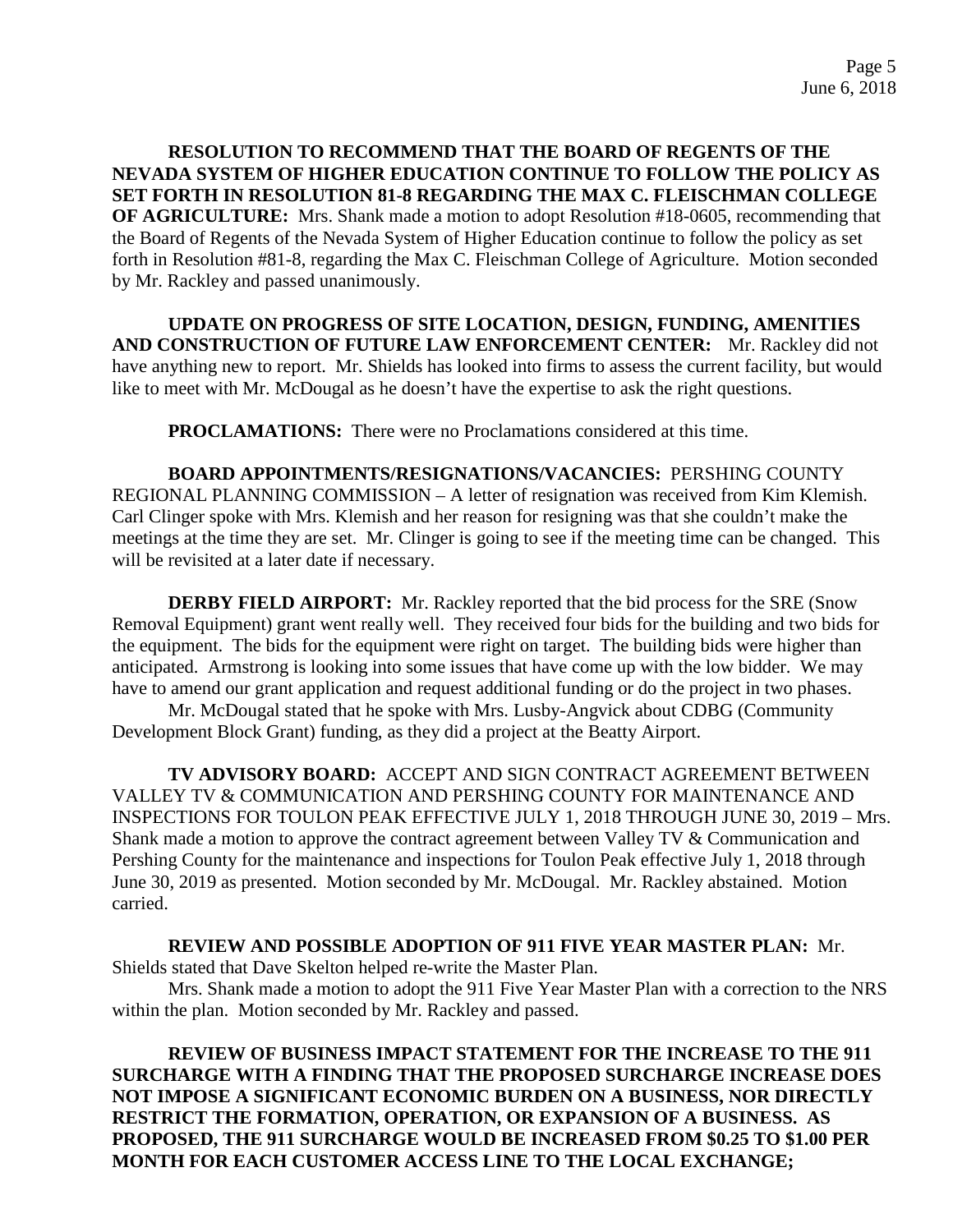**INCREASED FROM \$0.25 TO \$1.00 PER MONTH FOR EACH CUSTOMER OF MOBILE PHONE SERVICE; AND INCREASED FROM \$2.50 TO \$10.00 FOR EACH CUSTOMER TRUNK LINE TO THE LOCAL EXCHANGE OF A TELECOMMUNICATIONS PROVIDER:**  Mr. Shields stated that the proposed rule does not impose a direct and significant economic burden on a business, nor does it directly restrict the formation, operation, or expansion of a business.

Mr. Rackley made a motion to adopt the Business Impact Statement for the 91 increase with a finding that the proposed increase would not impose a significant economic burden on a business, nor does the proposed fee directly restrict the formation, operation, or expansion of a business. Motion seconded by Mrs. Shank and passed.

**INTRODUCTION AND FIRST READING OF AN ORDINANCE AMENDING CHAPTER 3.52 OF THE PERSHING COUNTY CODE BY MODIFYING THE PERMISSIBLE MAXIMUM 911 TELEPHONE LINE SURCHARGE; BY CLARIFYING THAT THE PERMISSIBLE USE OF THE 911 TELEPHONE LINE SURCHARGE INCLUDES THE PURCHASE AND MAINTENANCE OF PORTABLE EVENT RECORDING DEVISES AND VEHICULAR EVENT RECORDING DEVICES IN ACCORDANCE WITH THE 2017 NEVADA LEGISLATURE'S ENACTMENT OF S.B. 176, AND ALL OTHER MATTERS PROPERLY RELATING THERETO:** Bill Number 334 was introduced by Mrs. Shank and read by Title as follows:

AN ORDINANCE AMENDING CHAPTER 3.52 OF THE PERSHING COUNTY CODE BY MODIFYING THE PERMISSIBLE MAXIMUM 911 TELEPHONE LINE SURCHARGE; BY CLARIFYING THAT THE PERMISSIBLE USE OF THE 911 TELEPHONE LINE SURCHARGE INCLUDES THE PURCHASE AND MAINTENANCE OF PORTABLE EVENT RECORDING DEVICES AND VEHICULAR EVENT RECORDING DEVICES IN ACCORDANCE WITH THE 2017 NEVADA LEGISLATURE'S ENACTMENT OF SENATE BILL ("SB") 176; AND BY SPECIFYING THAT THE UNENCUMBERED FUND BALANCE SHALL NOT EXCEED \$5,000,000 AT THE END OF ANY FISCAL YEAR.

# **THE BOARD OF COUNTY COMMISSIONERS MAY MEET IN A CLOSED LABOR SESSION PURSUANT TO NRS 288.220 TO MEET WITH THE COUNTY'S LABOR REPRESENTATIVE REGARDING LABOR NEGOTIATIONS:** A Labor Session was not needed.

**LITIGATION MEETING:** A Litigation meeting was not needed.

**REPORT FROM LEGAL COUNSEL:** Mr. Shields stated that there has been some discussion about the cattle free area in Grass Valley. He is looking into the cost for erecting the missing portions of the fence and repairing the current fence. It might be feasible to have NDOC (Nevada Department of Corrections) do the work, but it wouldn't happen until this Fall.

**REPORT FROM ADMINISTRATIVE ASSISTANT:** APPROVAL OF LETTER TO THE COMMUNITY DEVELOPMENT BLOCK GRANT (CDBG) OFFICE NAMING HEIDI LUSBY-ANGVICK AS AN ADDITIONAL CONTACT FOR THE CDBG GRANT CONTACT LIST FOR PERSHING COUNTY – Mrs. Shank made a motion to approve sending a letter to CDBG naming Heidi Lusby-Angvick as an additional contact for the CDBG Grant Contact List for Pershing County. Motion seconded by Mr. Rackley and passed.

SET A DATE FOR SECURITY WORKSHOP WITH COUNTY DEPARTMENT HEADS – The Board agreed on Tuesday, June  $26<sup>th</sup>$  after the Special meeting.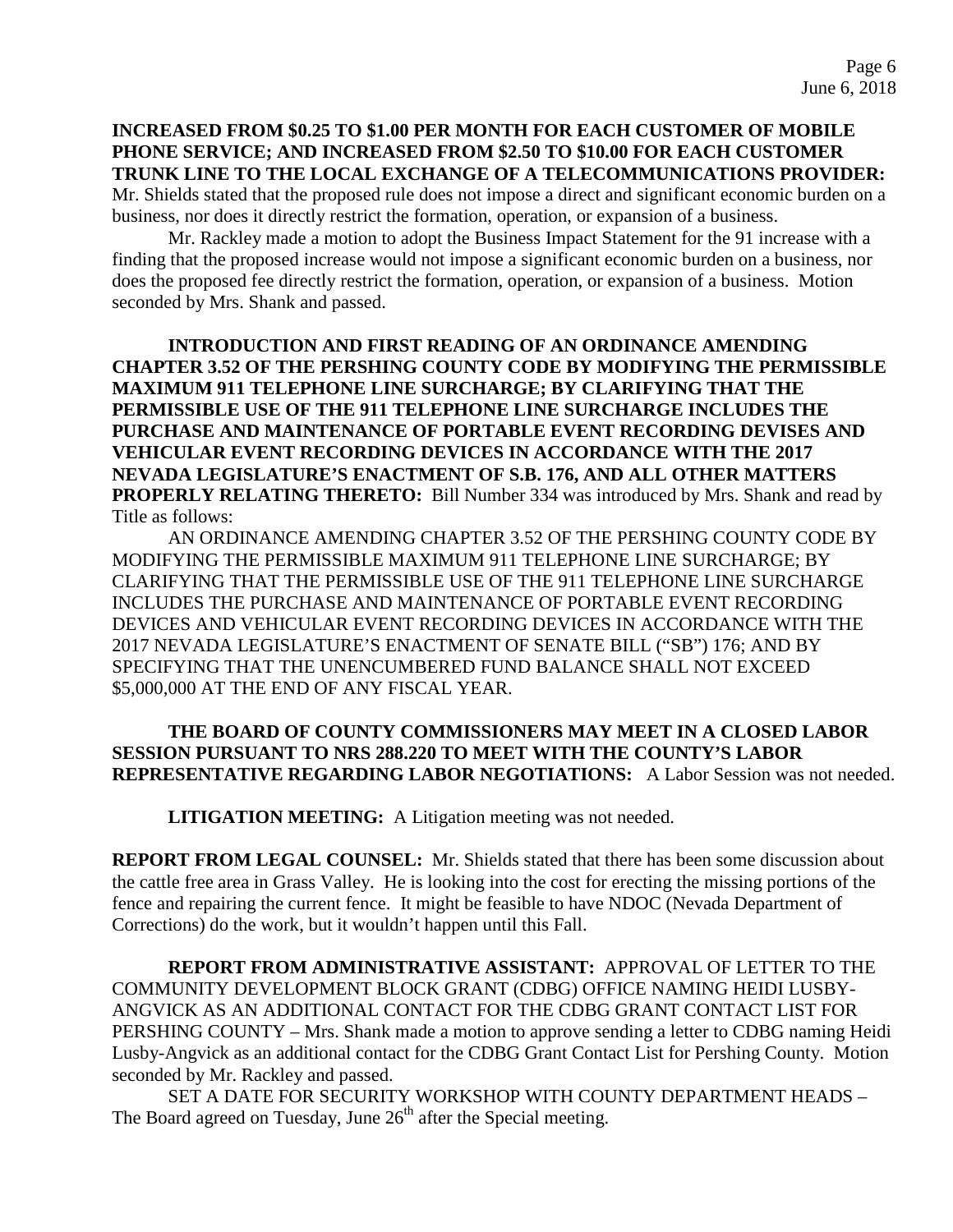REQUEST FOR \$500.00 TO BE USED FOR HEALTHY TRACKS/WELLNESS PROGRAM (PRIZES/WELLNESS CLINIC) – It was noted that the \$500.00 could come out of General Government.

Mrs. Shank made a motion to approve the request for \$500 to be used for the Healthy Tracks/Wellness Program to be taken out of General Government as an incentive for the County's employees to get healthy and well. Motion seconded by Mr. Rackley and passed.

### **UPDATE ON MATTERS RELATING TO THE PERSHING COUNTY ECONOMIC DEVELOPMENT AND CONSERVATION ACT:** The Board did not have anything new to report.

**ITEMS FOR FUTURE AGENDAS:** Mrs. Shank asked what the status of the Water Resource Plan was. Mr. McDougal stated that comments should have already been given to Farr West. He will see if the document will be ready for the next Commission meeting.

Mrs. Wesner stated that she should have the appraisal back on the property in Imlay near the Fire House by the next meeting as well. Mrs. Childs stated that the funding to purchase the lot was allocated in this fiscal year's budget.

The Canvass of the June  $12^{th}$  Primary Election will also be on June  $20^{th}$  agenda.

# **DISCUSSION ON FIRE INSPECTIONS, ADMINISTRATION OF FEES AND**

**APPOINTMENT OF FIRE INSPECTOR:** Chief Wilcox submitted his idea of how this could work with the Fire Department. Mr. McDougal stated that while touring TRIC (Tahoe-Reno Industrial Center) he and Mrs. Lusby-Angvick met with Austin Osborne, who works for Storey County. They have duel Building and Fire Inspectors. Mrs. Shank stated that she thought that was a great idea and that our Planning and Building office could handle that. Mr. McDougal agreed. An item will be put on the next agenda to discuss this further.

**CORRESPONDENCE:** There was no additional correspondence discussed.

#### **MATTERS OF THE BOARD FOR DISCUSSION; BOARD MEMBER REPORTS; BOARD LIAISON REPORTS:** Mr. Rackley did not have anything additional to report.

Mrs. Shank stated that she has a Safety meeting on Friday and a Hospital Board meeting tomorrow night. She attended the Museum's Grand Opening for the Panama City and California Trail Kiosks. Mrs. Shank connected with Ester McCullough, BLM Winnemucca District Manager, and she is willing to come any time to give an update. Mrs. Shank also attended a broadband meeting and her and Mrs. Lusby-Angvick will be on a working committee.

Mr. McDougal has a Recreation Board meeting tomorrow and he hopes to have a plan for the new restroom facility at McDougal Field. On Friday he has a Nevada Works meeting and a conference call with the Central Nevada Water Authority (CNWA) Leg Committee. He will also be attending the CNWA meeting in Ely the following Friday.

**PUBLIC INPUT:** There was no additional public input at this time.

**APPROVAL OF VOUCHERS:** Mr. Rackley made a motion to approve the vouchers as presented. Motion seconded by Mrs. Shank and passed.

# **ELECTED DEPARTMENTS, CONT.D:**

KAREN STEPHENS, JUSTICE COURT – Judge Stephens stated that the office is running well. They are sending out letters and working on collections. The ceiling panels have still not been replaced. Mr. McDougal stated that there will be some electrical work done the next several weeks, so they may